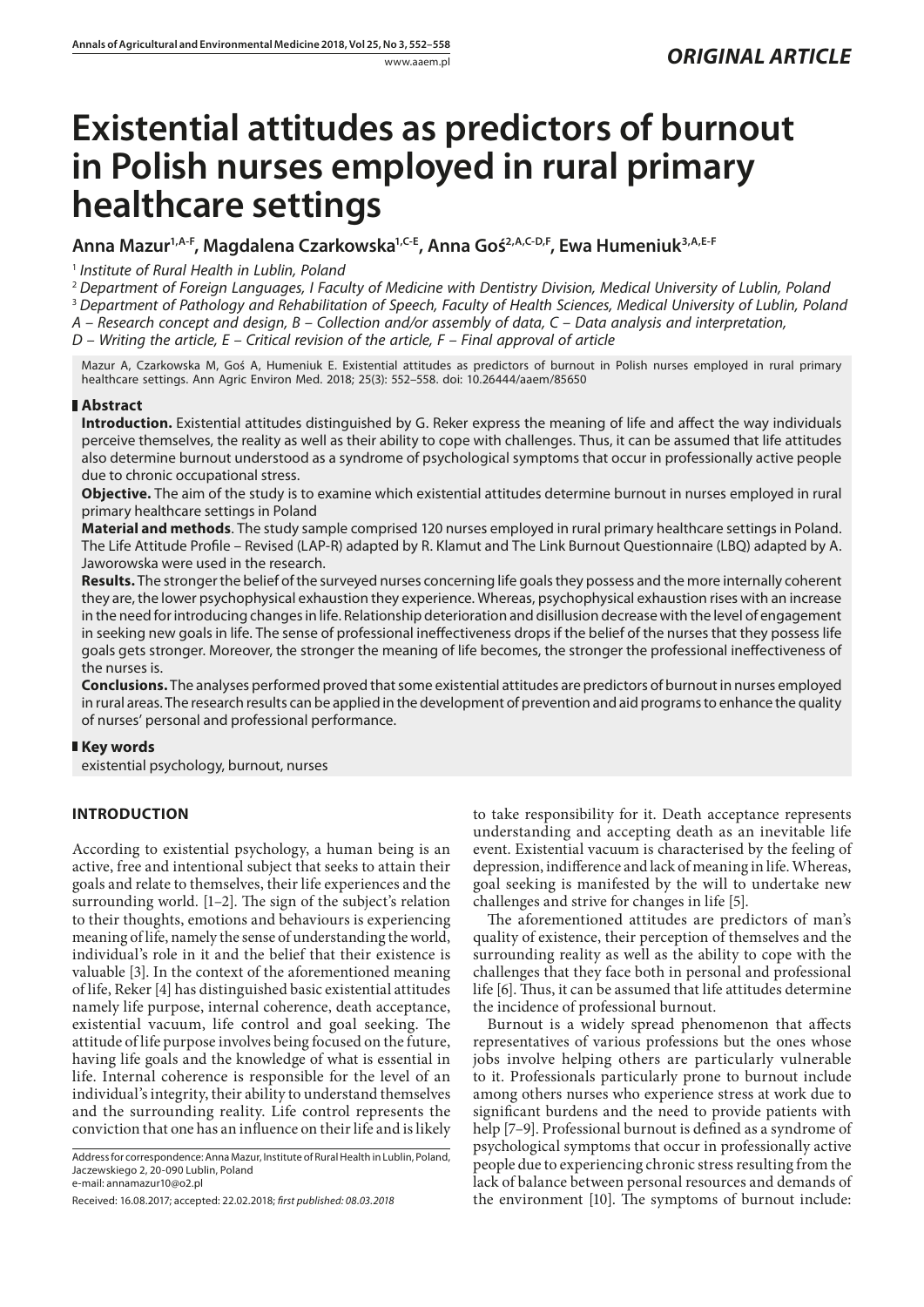psychophysical exhaustion, relationship deterioration, sense of professional ineffectiveness and disillusion [11]. Psychophysical exhaustion is manifested by a lowered level of individual's psychophysical resources, the feeling of fatigue and tension. Relationship deterioration refers to the quality of relationship with patients or clients which is manifested by instrumental attitude, indifference to their needs and even hostility. The sense of professional ineffectiveness is concerned with perceiving ones work as ineffective and futile, whereas disillusion results from the conviction that an individual's professional activity differs significantly from their personal expectations, values and does not present perspectives for development [12].

The issue of burnout in nurses has been discussed in plentiful empirical research studies. The study by Zhang, Loerbroks and Li verifies whether burnout in nurses is connected with the perceived quality of life. In the course of the longitudinal research, which comprised 305 nurses with cardiovascular diseases, the research group was divided into three subgroups – group one – nurses presenting a low level of burnout, group two – the nurses with an average level of burnout and group three – the nurses with a high level of burnout. The regression analyses performed proved that both physical fitness and mental functioning of the nurses is lower by 2.53 points and 3.02 points respectively, p<0.05 in the nurses who presented a high level of burnout compared to the group of nurses with a low level of burnout. On the basis of the data collected, the researchers also assumed that the quality of life decreased considerably in the nurses with diagnosed cardiovascular diseases one year after burnout syndrome occurred [13].

Research of considerable interest conducted on the population of nurses employed in paediatric hospitals who worked with adolescents suffering from chronic pain, was performed by Rodrigues et al. The results obtained in the course of the research indicated that burnout in the researched group is related to the negative beliefs on chronic pain, barriers in utilizing strategies of pain management, fear of losing sympathy as well as expressing negative opinions on the hospital environment [14].

Having analysed the most recent empirical research on burnout in nurses, it is worth mentioning the research by De la Fuente-Solan et al. who focused on determining whether personality, fear and depression are linked to burnout in nurses employed in oncology wards. On the basis of the statistical analyses performed, it was stated that emotional exhaustion and depersonalization are directly proportionally linked to neuroticism as well as negatively related to agreeability, conscientiousness, extraversion and openness to new experiences. Whereas, personal accomplishment is indirectly proportionally related to neuroticism, conscientiousness, extraversion and openness to new experiences. Moreover, emotional exhaustion and depersonalization positively coexist with fear and depression and personal accomplishment is negatively connected with fear and depression [15].

According to the contemporary research, it should be noted that the issue of burnout in nurses seems to be still open and implies the need for further research on intramental conditioning of the syndrome. Distinguishing the risk and protective factors can be used for developing effective strategies aimed at prevention of burnout in nurses, which will directly improve the quality of personal and professional performance of nurses and thus affect the quality of patient care.

## **OBJECTIVE**

The aim of the research is to determine which existential attitudes are predictors of burnout in nurses employed in rural primary healthcare settings in Poland.

#### **MATERIAL AND METHOD**

The researched sample was selected intentionally and comprised 120 nurses employed in rural primary healthcare centres in eastern Poland (the Lublin region).

The research inclusion criteria were: having given an informed consent to participate in the research, sex (only females were researched), education (higher education), age (middle-aged participants), place of residence (primary healthcare settings) and seniority (from 15 to 20 years of professional experience).

Detailed sociodemographic characteristics of the researched group is depicted in Table 1.

**Table 1.** Sociodemographic characteristic of the researched

Quantitative variables

|                       |            | M     | <b>SD</b> |
|-----------------------|------------|-------|-----------|
| Age                   |            | 44.51 | 15.09     |
| Seniority             |            | 15.37 | 8.84      |
| Number of children    |            | 1.62  | 1.10      |
| Qualitative variables |            |       |           |
|                       |            | N     | %         |
| <b>Marital status</b> | married    | 68    | 56.7      |
|                       | single     | 52    | 43.3      |
|                       | <b>BSc</b> | 72    | 60.0      |
| Education             | MA         | 48    | 40.0      |
|                       |            |       |           |

M – mean; SD – standard deviation; N – the numer of researched nurses; % – the percentage of researched nurses

The mean age of the surveyed nurses was above 44 years old (*M*=44.51; *SD*=15.09). The mean employment of the surveyed was more than 15 years (*M*=15.37; *SD*=8.84). Married women (*N*=68; 56.7%) who dwelled in rural areas (*N*=120; 100.0%) were dominant. The researched averagely had two children (*M*=1.62; *SD*=1.10). Over half of them graduated from the Bachelor's degree programme (*N*=72; 60.0%) and the remaining participants graduated from the Master's degree programme (*N*=48; 40.0%) in nursing. The researched nurses work in a day two-shift system excluding Saturdays and Sundays and they do not work nights or on public holidays.

The research tools included The Life Attitude Profile – Revised (LAP-R) adapted by R. Klamut [3] and The Link Burnout Questionnaire (LBQ) adapted by A. Jaworowska [15].

The Life Attitude Profile-Revised (the LAP-R) is used to measure the notion of meaning of life and the level of motivation to make one's life meaningful and formulate goals. The research tool consists of six basic scales that refer to different life attitudes which include: Life purpose, Internal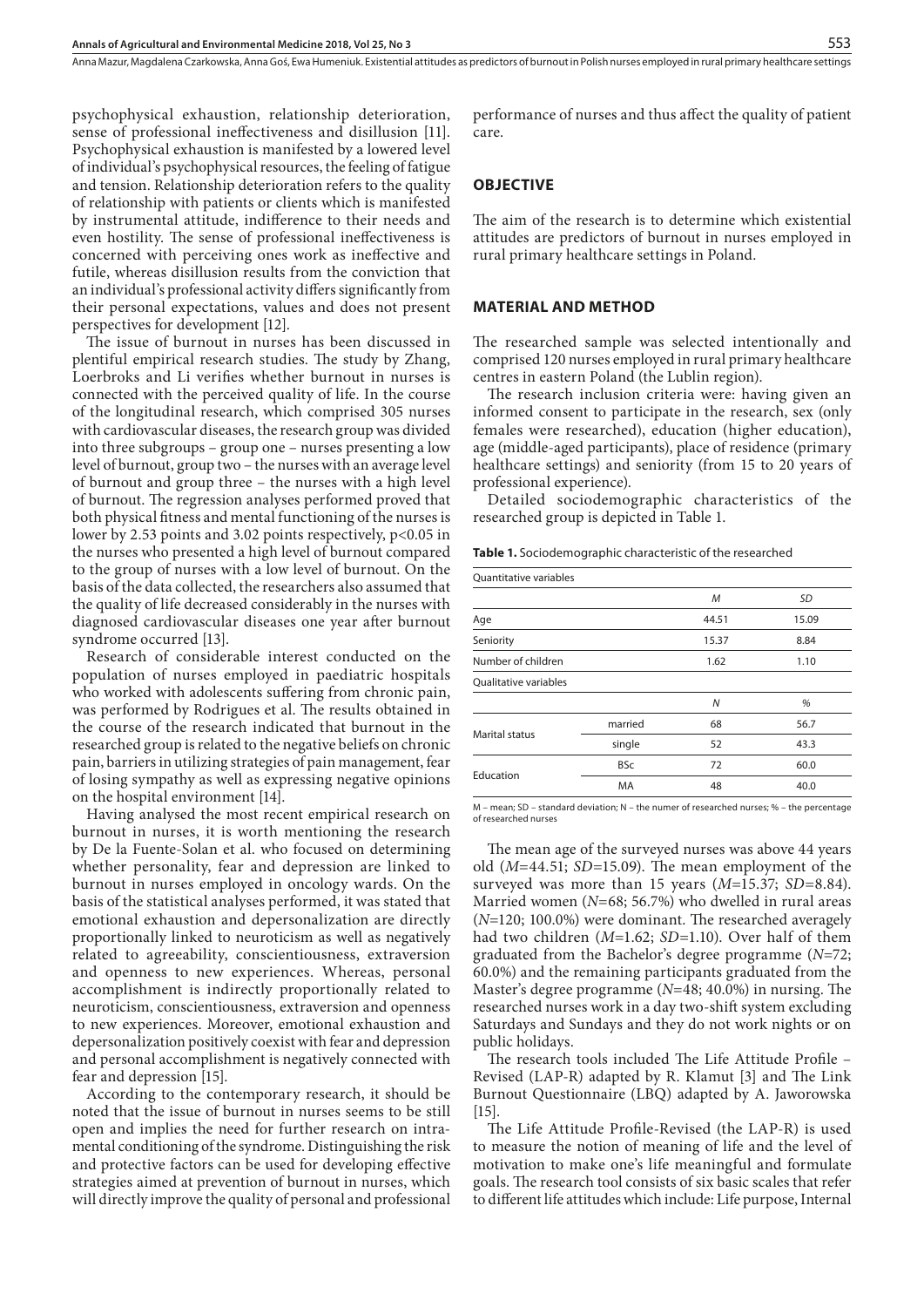coherence, Life control, Death acceptance, Existential vacuum and Goal seeking. The instrument consists of 48 items which are rated on a 7-point Likert scale. The questionnaire has sten norms which facilitates determining the intensity of existential attitudes. The higher the score obtained, the greater the intensity of the given dimension. The scores from one to three stens are of low intensity. The scores that range from four to six stens indicate an average intensity of the dimension, and the scores from seven to ten stens represent high intensity of the dimension. The Polish version of the tool is characterized by satisfactory validity and reliability. *Alfa* Cronbacha for separate scales ranges from 0.70 to 0.87. The questionnaire can be applied for individual diagnosis and scientific research. The scores that range from ten to seven show high intensity of the measured attitude. Scores that comprise between six and four prove an average level of a given attitude, whereas scores of three to one inform of low intensity of the attitude [3].

The Link Burnout Questionnaire (the LBQ) is designed to diagnose the level of professional burnout in people working in social professions which involve direct interaction with other people. The tool comprises four scales that enable measurement of different aspects of burnout which are as follows Psychophysical exhaustion, Relationship deterioration, Professional ineffectiveness and Disillusion [12]. The instrument consists of 24 items rated on a sixpoint Likert scale. *Alfa* Cronbacha for separate scales ranges from 0.66 to 0.85. Statistical analyses performed confirmed psychometric properties of the instrument which can be utilised for individual diagnosis and research. Raw results in the scales of the questionnaire are subject to calculation into sten norms which enables relating the results obtained to the normalization sample. The higher the score, the greater the intensity of the given scale. The scores of ten to eight are typical of a high level of burnout. The scores that range from seven to four are representative of an average level of burnout and may suggest possible problems in the diagnosed area. The scores that rank from three to one indicate the lack of symptoms of burnout [12, 16].

The survey was voluntary, individual and anonymous. The participants had been informed of the aim and course of the research and agreed to participate in it. The participants completed the tests in the presence of a psychologist responsible for conducting the research. Statistical calculations were performed by means of the IBM SPSS 21 software. Characteristics of the researched sample were based on the calculation of the percentage distribution of the qualitative variables frequency and descriptive statistics of quantitative variables. The intensity of the dimensions of existential attitudes as well as the symptoms of burnout were given on the basis of the mean value and standard deviation. Distribution of the discussed parameters was verified on the basis of the Kolmogorov-Smirnov test. The predictive analytics was conducted using stepwise regression. The level of statistical significance was assumed at *p*<0.05.

# **RESULTS**

The first stage of the analyses involved estimation of the intensity of the dimensions of existential attitudes and components of burnout in the researched nurses. The dimensions of existential attitudes maintained on the

moderate level which, in turn, indicated that the researched women present averagely intensified meaning of life. They focus on the future to a moderate extent which affects their life purposes (life purpose: *M*=6.00; *SD*=2.06). Similarly, the researched nurses are internally coherent and convinced that they understand themselves and the surrounding reality (internal coherence: *M*=5.86; *SD*=2.04). Furthermore, the nurses may have some doubts about their influence on their lives and may not always be ready to take responsibility for their decisions (life control: *M*=5.55; *SD*=1.78). Accepting death as an inevitable life event can also be found challenging for them (death acceptance: *M*=4.96; *SD*=2.02), thus, they can present lowered mood and indifference to the surrounding reality (existential vacuum: *M*=5.17; *SD*=2.22), as well as moderate willingness to undertake new challenges and introduce crucial life changes (goal seeking: *M*=4.82; *SD*=1.67).

Whereas, the analysis of the intensity of symptoms of burnout in the researched nurses indicated that burnout maintains on the low level. The nurses' psychosocial exhaustion remains on the highest level, though still within the range of low results, which suggests that stress involved in their work can affect their decreased level of personal resources and result in the feeling of tension and fatigue (psychophysical exhaustion: *M*=3.37; *SD*=2.53). The researched nurses are convinced to a comparable degree about their professional effectiveness (professional ineffectiveness: *M*=2.99; *SD*=1.64). Whereas, the quality of their relationship with the patients (relationship deterioration: *M*=1.38; *SD*=0.84) and the belief that their work is consistent with their personal values, expectations and provides opportunities to develop maintain on a high level (disillusion: *M*=1.24; *SD*=1.09).

The next stage of the analysis involved determining which existential attitudes are predictors of burnout in the nurses.

Results of regression analysis for the variable psychophysical exhaustion are presented in table 2.

**Table 2.** Determinants of psychophysical exhaustion

| Model                 | Measures of model fit | Regression weights for predictors |       |         |      |         |      |       |
|-----------------------|-----------------------|-----------------------------------|-------|---------|------|---------|------|-------|
|                       | $R2$ adjusted         | F                                 | р     | B       | S    | β       | t    | p<    |
| Step 1                |                       |                                   |       |         |      |         |      |       |
| Aim                   | 0.30                  | 52.09                             | 0.001 | $-0.11$ | 0.02 | $-0.55$ | 7.22 | 0.001 |
| Step 2                |                       |                                   |       |         |      |         |      |       |
| Aim                   | 0.52                  | 65.92                             | 0.001 | $-0.10$ | 0.01 | $-0.51$ | 8.05 | 0.001 |
| Goal seeking          |                       |                                   |       | 0.11    | 0.01 | 0.48    | 7.46 | 0.001 |
| Step 3                |                       |                                   |       |         |      |         |      |       |
| Aim                   |                       | 47.86                             | 0.001 | $-0.15$ | 0.02 | $-0.76$ | 6.44 | 0.001 |
| Goal seeking          | 0.54                  |                                   |       | 0.10    | 0.01 | 0.46    | 7.40 | 0.001 |
| Internal<br>coherence |                       |                                   |       | 0.06    | 0.03 | 0.29    | 2.46 | 0.05  |

R2 adjusted – adjusted multiple correlation coefficient; F – analysis of variance result that tests the significance of the model fit to the data; p – significance level; B – regression weights; S – standard error; β – standardized regression weights; t – statistics that determines coefficients significance

Calculations performed allowed development of a model consisting of three steps in which three predictors explaining 54% of the variance of the explanatory variable (psychophysical exhaustion) were introduced in turn. In the first step, one of the dimensions of existential attitudes – life purpose was introduced as an explanatory variable. The model turned out to fit the data and explained 30.0% (*R2 adjusted*=0.30) of the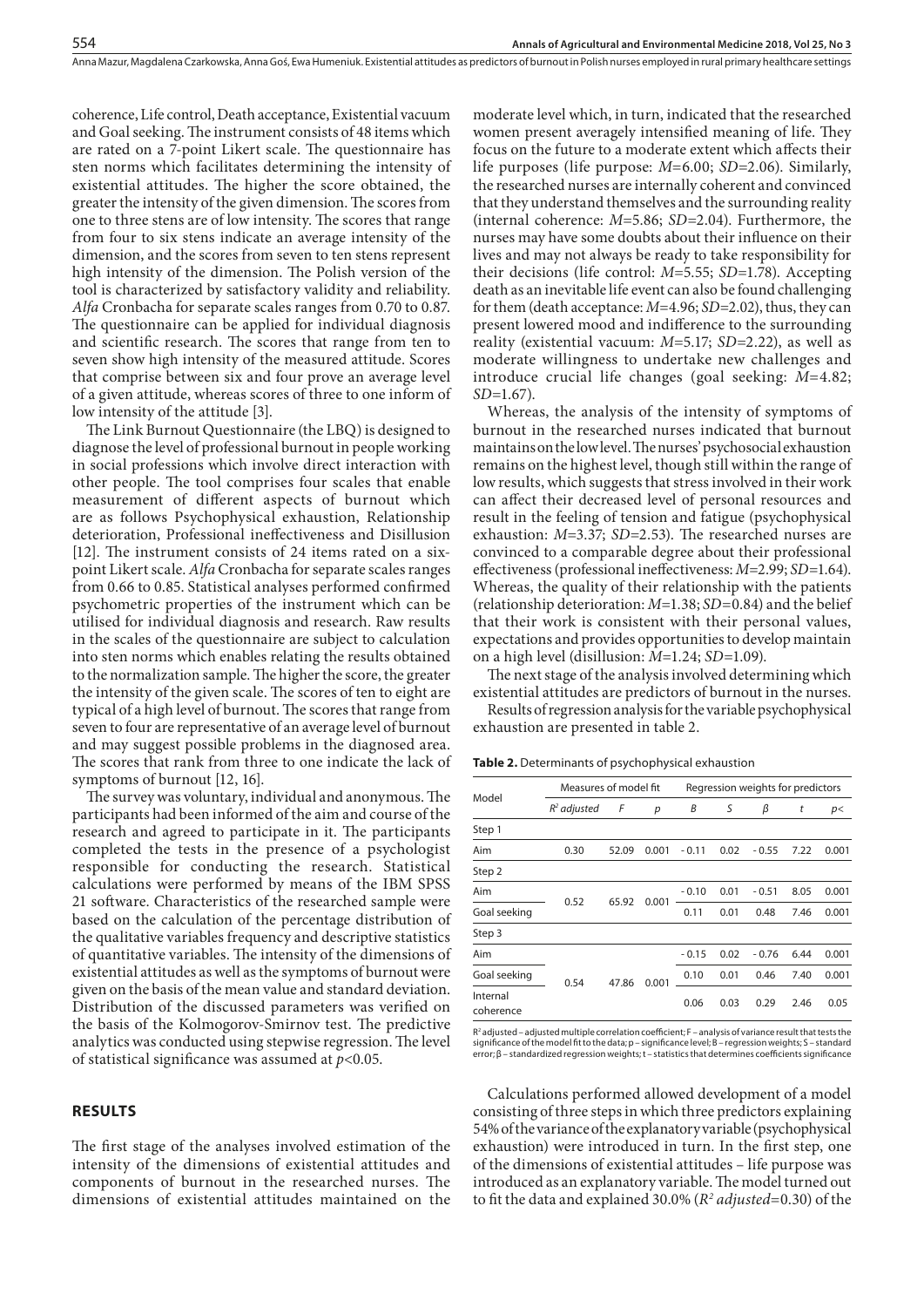variance of dependant explanatory variable, *F*(1.119)=52.09; *p*<0.001. In the second step, another dimension of existential attitudes – goal seeking was introduced to the model. It fit the data well and explained 52.0% (*R2 adjusted*=0.52) of the explanatory variable, *F*(2.119)=65.92; *p*<0.001. In the third step, another dimension of existential attitudes – internal coherence was introduced into the model. It also turned out to fit the data and explained 54.0% (*R2 adjusted*=0.54) of the variance of dependant variable,  $F(3.119)=47.86; p<0.001$ . The model developed reveals that significant predictors of psychophysical exhaustion include goal, *β*=-0.76*; p*<0.001, goal seeking, *β*=0.46; *p*<0.001, as well as internal consistency, *β*=-0.29; *p*<0.01. Dependency between the introduced predictors and dependant variable is very high and negative in the first case, average and positive in the seconds case, as well as weak and negative in the third case. The results imply that the stronger the nurse's belief concerning what is essential in life is and the more integrated an individual is, the lower the psychophysical exhaustion is. Whereas, psychophysical exhaustion rises in the surveyed nurses with an increase in the need for introducing changes in life.

The model of regression analysis explaining relationship deterioration is depicted in table 3.

**Table 3.** Determinants of relationship deterioration

| Model        | Measures of model fit |       |       | Regression weights for predictors |      |         |      |       |
|--------------|-----------------------|-------|-------|-----------------------------------|------|---------|------|-------|
|              | $R^2$ adjusted $F$    |       | P     | B                                 | S    | β       | t    | p     |
| Step 1       |                       |       |       |                                   |      |         |      |       |
| Aim          | 0.24                  | 39.16 | 0.001 | $-0.14$ 0.02                      |      | $-0.50$ | 6.26 | 0.001 |
| Step 2       |                       |       |       |                                   |      |         |      |       |
| Aim          | 0.27                  | 23.01 | 0.001 | $-0.13$                           | 0.02 | $-0.48$ | 6.15 | 0.001 |
| Goal seeking |                       |       |       | 0.06                              | 0.02 | 0.18    | 2.32 | 0.05  |
|              |                       |       |       |                                   |      |         |      |       |

R2 adjusted – adjusted multiple correlation coefficient; F – analysis of variance result that tests the significance of the model fit to the data; p – significance level; B – regression weights; S – standard error; β – standardized regression weights; t – statistics that determines coefficients significance

Calculations conducted in the course of the research resulted in a model consisting of two steps in which two predictors explaining 27.0% of the variance of variable – relationship deterioration were introduced in turn. In the first step, one of the subscales of existential attitudes – life purpose was introduced to the model as a predictor. The model turned out to fit the data well and explained 24.0% (*R2 adjusted*=0.24) of variance of explanatory variable,  $F(1.119)=39.16; p<0.001$ . In the second step, another dimension of existential attitudes – goal seeking was introduced into the model as an explanatory variable. It also fit the data well and explained 27.0% (*R adjusted*=0.27) of the variance of the dependant variable. *F*(2.119)=23.01; *p*<0.001. The developed model indicates that life purpose *β*=-0.48; *p*<0.001 and goal seeking *β*=0.18; *p*<0.05 are significant predictors of the scale relationship deterioration. Relation between the introduced predictors and the dependant variable is average and inversely proportional in the case of life purpose as well as weak and positive in the case of goal seeking. The data obtained show that the higher the belief concerning life purpose one has, the stronger the relationship deterioration. Whereas, the more nurses strive for new challenges in their lives, the more instrumentally they treat patients and the more indifferent they become to their needs.

| Model                 | Measures of model fit |        |       | Regression weights for predictors |      |         |       |       |
|-----------------------|-----------------------|--------|-------|-----------------------------------|------|---------|-------|-------|
|                       | $R2$ adjusted         | F      | р     | В                                 | S    | β       | t     | p<    |
| Step 1                |                       |        |       |                                   |      |         |       |       |
| Aim                   | 0.47                  | 104.57 | 0.001 | $-0.12$                           | 0.01 | $-0.69$ | 10.23 | 0.001 |
| Step 2                |                       |        |       |                                   |      |         |       |       |
| Aim                   |                       |        |       | $-0.10$                           | 0.01 | $-0.58$ | 7.77  | 0.001 |
| Existential<br>vacuum | 0.50                  | 60.43  | 0.001 | 0.04                              | 0.01 | 0.22    | 3.02  | 0.005 |

 $R^2$  adjusted – adjusted multiple correlation coefficient;  $F$  – analysis of variance result that tests the significance of the model fit to the data; p – significance level; B – regression weights; S – standard<br>error; β – standardized regression weights; t – statistics that determines coefficients significance

Results of regression analysis for the variable – sense of professional ineffectiveness are shown in table 4.

Calculations performed in the course of the research resulted in a model consisting of two steps in which two predictors explaining 50% of the variance of variable the sense of professional ineffectiveness were introduced into the model in turn. In the first step, one of the scales of existential attitudes – life purpose was introduced into the model as a predictor. The model turned out to fit the data well and explained 47.0% (*R2 adjusted*=0.47) of the variance of explanatory variable,  $F(1.119)$ =104.57;  $p$ <0.001. In the second step, another scale of the researched attitudes – existential vacuum was introduced into the model as an explanatory variable. The model turned out to be well suited to the data and explained 50.0% (*R adjusted*=0.50) of variance of dependant variable, *F*(2.119)=60.43; *p*<0.001. The model developed in the course of the research indicates that life purpose,  $β = -0.58$ ;  $p < 0.001$  and existential vacuum,  $β = 0.22$ ; *p*<0.005, are significant predictors of the scale – the sense of professional ineffectiveness. Relation between the predictors and dependant variable is strong and inversely proportional in the case of life purpose as well as weak and positive in the case of existential vacuum. The data obtained suggest that the higher the belief that one possesses life goals, the lower the sense of professional ineffectiveness and the higher the conviction of lack of meaning of life, the stronger the sense of professional ineffectiveness.

The model of regression analysis explaining disillusion is given in table 5.

|  | <b>Table 5.</b> Determinants of disillusion |  |
|--|---------------------------------------------|--|
|--|---------------------------------------------|--|

| Model        | Measures of model fit |       |       | Regression weights for predictors |      |         |      |       |
|--------------|-----------------------|-------|-------|-----------------------------------|------|---------|------|-------|
|              | $R2$ adjusted         | – F   | р     | B                                 | S    | β       |      | р     |
| Step 1       |                       |       |       |                                   |      |         |      |       |
| Aim          | 0.25                  | 41.07 | 0.001 | $-0.09$                           | 0.01 | $-0.51$ | 6.41 | 0.001 |
| Step 2       |                       |       |       |                                   |      |         |      |       |
| Aim          | 0.29                  | 25.84 | 0.001 | $-0.09$                           | 0.01 | $-0.49$ | 6.33 | 0.001 |
| Goal seeking |                       |       |       | 0.04                              | 0.02 | 0.22    | 2.85 | 0.005 |

R2 adjusted – adjusted multiple correlation coefficient; F – analysis of variance result that tests the significance of the model fit to the data; p – significance level; B – regression weights; S – standard error; β – standardized regression weights; t – statistics that determines coefficients significance

Calculations performed in the course of the research resulted in a model consisting of two steps in which two predictors explaining 29% of the variance of explanatory variable (disillusion) were introduced into the model in turn. In the first step, one of the dimensions of existential attitudes – life purpose was introduced into the model as an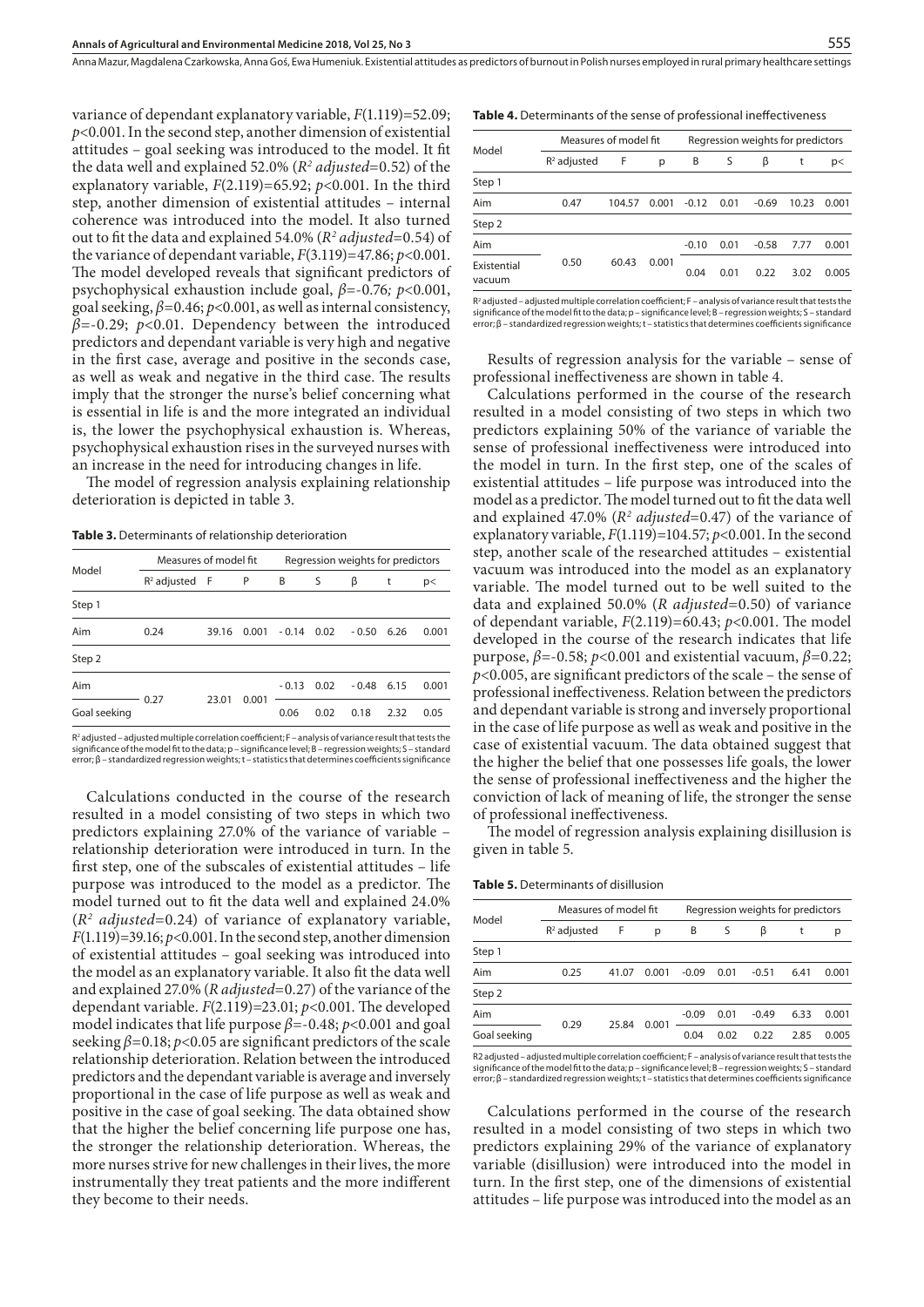explanatory variable. The model turned out to fit the data well and explained 25.0% (*R2 adjusted*=0.25) of the variance of dependant variable,  $F(1.119) = 41.07$ ;  $p < 0.001$ . In the second step, another scale of existential attitudes – goal seeking was introduced into the model. The model turned out to be well suited to the data and explained 29.0% (*R2 adjusted*=0.29) of variance of dependant variable, *F*(2.119)=25.84; *p*<0.001. The model developed in the course of the research reveals that life purpose,  $\beta$ =-0.49;  $p$ <0.001 and goal seeking,  $\beta$ =0.22; *p*<0.005 are significant predictors of the scale disillusion. Relation between the introduced predictors and dependant variable is average and negative in the first case as well as weak and positive in the second case. This suggests that the stronger the belief concerning what is essential in life is, the lower disillusion becomes. Whereas, disillusion rises with an increase in the need for introducing life changes and one loses passion and enthusiasms connected with their professional activity.

# **DISCUSSION**

The aim of the research presented was to define which existential attitudes determine burnout in nurses employed in rural primary healthcare settings in Poland.

The analyses performed proved that in the case of psychophysical exhaustion three attitudes, namely life purpose, goal seeking and internal coherence, are significant. Psychophysical exhaustion in the surveyed nurses is higher if they find determining what is the most important in life difficult. The stronger the need for introducing changes in their lives and the lower the ability to understand themselves and the surrounding world, the stronger the psychophysical exhaustion becomes. Whereas, life purpose and goal seeking turned out to determine one element of burnout, namely relationship deterioration.

The analyses conducted indicate that the greater the difficulties in setting personal goals are and the stronger the focus on new challenges in life is, the poorer the quality of nurses' relations with patients becomes. The sense of professional ineffectiveness is explained by life purpose and existential vacuum. The analyses result in the assumption that the conviction that the surveyed lack professional skills is intensified with a decrease in life goals and an increase in the sense of lack of meaning in life. Life purpose and goal seeking turned out to be predictors of disillusion. The data obtained suggest that nurses' disillusion rises with an increase in problems setting personal goals and the intensification of the need for introducing changes in life.

Dependencies between existential attitudes and burnout in nurses were verified on the basis of the correlation matrix analysis. The analysis revealed that psychosocial exhaustion and relationship deterioration coexist indirectly proportionally with life purpose, internal coherence, life control, death acceptance and directly proportionally with existential vacuum and goal seeking. Whereas, the feeling of professional ineffectiveness and disillusion are negatively related to life purpose, internal coherence, life control and are positively related to existential void and goal seeking [17].

The empirical research by Pinikahana and Happell concerning the issue of burnout in nurses depicted that 11.0% of psychiatric nurses employed in rural settings present an increased level of burnout, especially in the dimension of personal accomplishment. Furthermore, the researched nurses indicated that the dominant stressors include the workload and the feeling of being inadequately prepared for the job. In spite of the perceived shortages, considerable majority of nurses confirmed satisfaction with their job, their current professional situation, the level of obtained support as well as the opportunity to get engaged in a decision-making process [18].

A study performed in Lleida, Spain on a group of 135 general practitioners and 131 nurses investigated the association between burnout and empathy [19]. Empathy, which refers to the ability to understand the experiences and feelings of another person and to communicate this understanding to them, results in improved clinical outcomes. The data obtained proved that more empathic healthcare professionals presented lower levels of burnout. What is more, practitioners employed in rural areas have significantly lower levels of empathy than their urban counterparts. Whereas, emotional exhaustion and depersonalization scores were both lower in rural areas.

Arman et al. investigated a group of Swedish people affected by burnout syndrome which prevented them from living an active and healthy life [20]. The research lasted one year and was aimed at looking especially at the patterns of health, suffering and expressions of understanding of life in a longitudinal perspective. In Sweden, burnout 'phenomenon' has become a medical diagnosis and many people have been on sick leave for longer or shorter periods of time since the beginning of the 1990s. There were indications that people affected by burnout tended to shut themselves off from their own suffering. From having been an issue connected to working life, it has become more of a question for health care services.

Kolthoff and Hickman [21], Lee and Seomun [22] and Durkin et al. [23] have shown in their research that there is an inversely proportional connection between burnout in nurses and compassion they show to patients and themselves. However, Duarte and Pinto-Gouveia noted that negative selforiented emotions elicited by others' distress were associated with burnout and compassion fatigue [24]. Taleghani et al. observed in oncology nurses that burnout leads to lowered empathy due to depersonalization and empathy prevents burnout due to an increase in job satisfaction [25]. Gandoy-Crego et al. emphasize the role of endogenous factors such as personal determinants of burnout in nurses [26]. The study revealed that emotional exhaustion is correlated to sociability whereas reduced personal performance is correlated with responsibility and neuroticism. Thus, individuals high in sociability and low in neuroticism as well as less involved in personal development seem to be less prone to professional burnout. The study by Vander et al. aimed at investigating burnout in Belgian home health-care nurses proved that the strongest determinants of burnout are emotional demands the nurses experience and the level of engagement in their work [27]. Whereas, resistance resources, social support in particular, function as a factor protecting from burnout. An integrative research of burnout that included socio-demographic characteristics, job stressors and hardy personality depicted that positive aspects of personality and hardiness in nurses reduces the experience of occupational stress and acts as protection factors from burnout [28].

Some plentiful Polish studies have been devoted to the issue of burnout in nurses. Kurowska and Zuza-Witkowska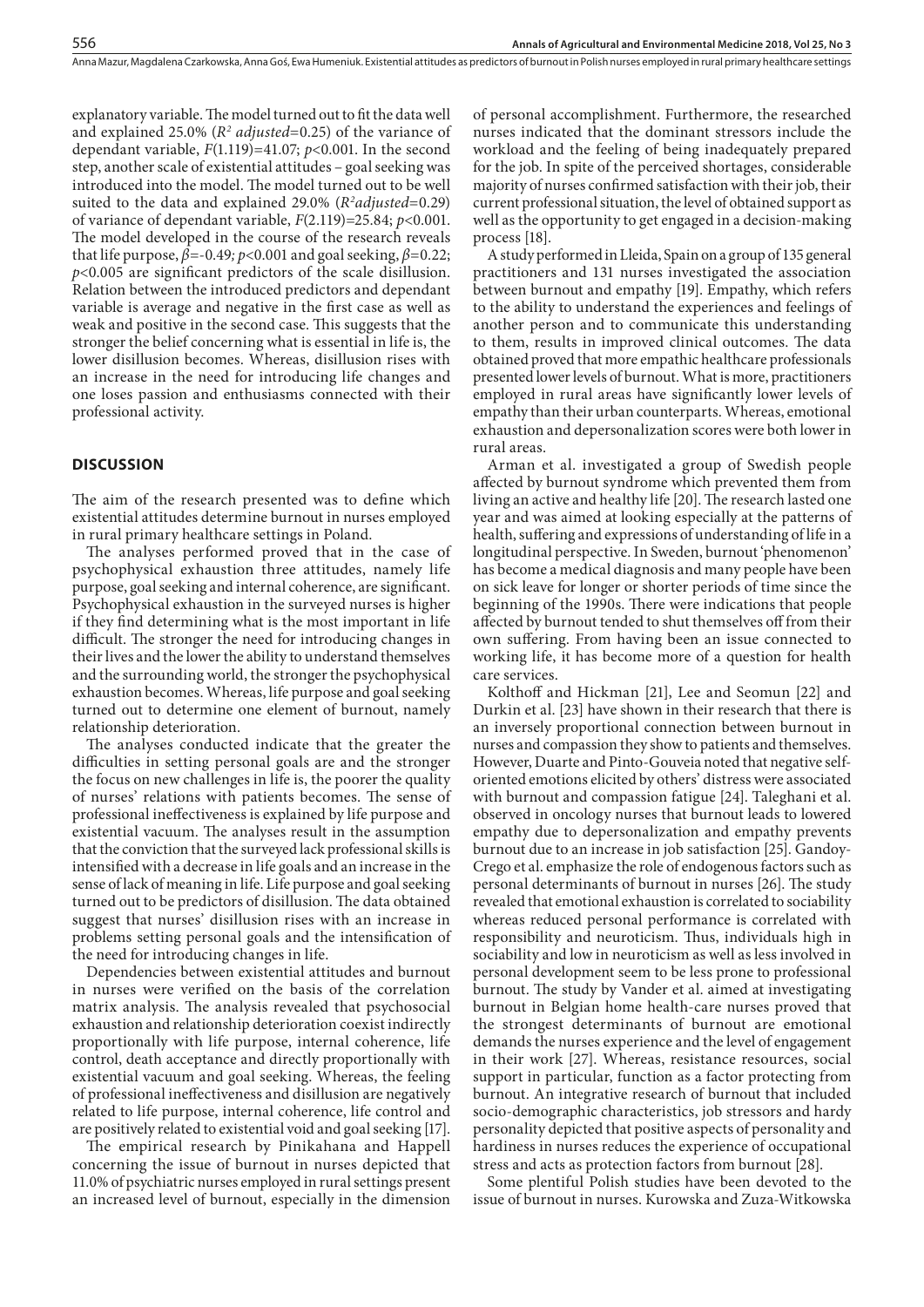proved that the feeling of lack personal accomplishments among nurses who deal with oncology patients is indirectly proportionally linked to their ability to take other's perspective. Whereas, emotional exhaustion and depersonalization are positively connected with the feeling of personal distress. [29]. The research by Włodarczyk and Obacz confirmed the hypothesis that inadequate perfectionism has a harmful effect on experiencing burnout by surgical nurses. The results of the hierarchical regression analysis proved that having controlled some of the demographic and professional characteristics, inadequate perfectionism turned out to be a significant factor that explained departing from emotionality, whereas, adaptive perfectionism determined greater engagement in work. Education, the number of places of employment, responsibilities at work and marital status were also the key predictive factors [30].

It is worth mentioning the empirical study by Dębska and Cepuch, which indicated that protective factors in nurses employed in primary healthcare settings included self-esteem at work, social support and the lack of excessive burden of life changes [31].

According to the authors' own research and other studies, there is the need for developing proper psycho-prophylactic measures aimed at the improvement of professional performance of nurses. The necessity for implementing such procedures is also suggested by Nowrouzi et.al who stress that interventions concerned with enhancing coping effectiveness in nurses should result in a decrease of burnout symptoms in this professional group. [32].

## **CONCLUSIONS**

The analyses performed proved that some existential attitudes are predictors of burnout in nurses employed in rural primary healthcare settings in Poland.

The stronger the nurses' belief concerning life goals they possess and the more coherent they are, the lower the psychophysical exhaustion they experience. Whereas, psychophysical exhaustion rises with an increase in the need for introducing changes in life. Relationship deterioration and disillusion drop along with an increase in the intensity of the belief concerning life goals they have and rise with the level of engagement in striving for new challenges in life. The stronger the conviction that they possess life goals is, the lower the sense of professional ineffectiveness becomes. Moreover, the sense of professional ineffectiveness rises if the sense of lack of meaning of life intensifies.

## **SUMMARY**

The results obtained in the research are of great cognitive significance and can be applied in the development of prevention and aid programs to enhance the quality of personal and professional performance of nurses employed in rural areas.

#### **REFERENCES**

- 1. Frankl VE. Homo Patiens. Warszawa Instytut Wydawniczy PAX, 1984.
- 2. Popielski K. Człowiek wartości sens. Studia z psychologii egzystencji (Human – values – meaning. Studies on existential psychology). Lublin Redakcja Wyd. KUL, 1996.
- 3. Klamut R. Kwestionariusz Postaw Życiowych KPŻ. Podręcznik do polskiej adaptacji Kwestionariusza Life Attitude Profile-Revised (LAP-R) Gary'ego T. Rekera. (Manual to the Polish adaptation of The Life Attitudes Profile – Revised (LAP-R) by Gaty T. Reker). Warszawa Pracownia Testów Psychologicznych PTP, 2010.
- 4. Reker GT. Life Attitude Profile Revised (LAP-R). Ontario Students Psychologists Press, 1992.
- 5. Reker GT, Peacock EJ. The Life Attitude Profile (LAP): A multidimensional instrument for assessing attitudes toward life. Can J Behav Science. 1981; 13(3): 264–273.
- 6. Reker GT, Wong PT. Aging as an individual process: Toward The theory of personal meaning. In: Birren JE, Bengtson VL, editors. Emergent the theories of aging. New York: Springer Publishing; 1988. p. 214–246.
- 7. Sęk H. Wypalenie zawodowe. Przyczyny i zapobieganie (Professional burnout. Causes and prevention). Warszawa Wydawnictwo Naukowe PWN, 2012.
- 8. Wilczek-Rużyczka E. Wypalenie zawodowe pracowników medycznych (Professional burnout of medical professionals). Warszawa ABC Wolters Kluwer Business, 2014.
- 9. Li YY, Li LP. An investigation on job burnout of medical personnel in a top three hospital. Zhonghua Lao Dong Wei Sheng Zhi Ye Bing Za Zhi. 2016; 34(5): 357–360.
- 10. Lewandowska A, Litwin B. Wypalenie zawodowe jako zagrożenie w pracy pielęgniarki (Professional burnout as a threat in nurse's practice). Rocz Pom AM. 2009; 55(3): 86–89.
- 11. Queiros C, Carlotto MS, Kaiseler M, et al. Predictors of burnout among nurses: An integrationists approach. Psicothema. 2013; 25(3): 330–335.
- 12. Santinello M. LBQ Kwestionariusz Wypalenia Zawodowego. Podręcznik. (LBQ The Link Burnout Questionnaire. Manual). Warszawa Pracownia Testów Psychologicznych PTP, 2014.
- 13. Zhang M, Loerbroks A, Li J. Job burnout predicts decline of healthrelated quality of life among employees with cardiovascular disease: A one-year follow-up study in female nurses. Gen Hosp Psychiatry. 2017; 17(50): 51–53.See comment in PubMed Commons below
- 14. Rodrigues NP, Cohen LL, Swartout KM, Trotochaud K, Murray E. Burnout in Nurses Working With Youth With Chronic Pain: A Mixed-Methods Analysis. J Pediatr Psychol. 2017. doi: 10.1093/jpepsy/jsx105. See comment in PubMed Commons below
- 15. De la Fuente-Solana EI, Gómez-Urquiza JL, Cañadas GR, Albendín-García L, Ortega -Campos E, Cañadas-De la Fuente GA. Burnout and its relationship with personality factors in oncology nurses. Eur J Oncol Nurs. 2017; 30: 91–96.
- 16. Jaworowska A. Kwestionariusz Wypalenia Zawodowego LBQ M. Santinello. Polska normalizacja. (Polish normalization of LBQ The Link Burnout Questionnaire M. Santinello). Warszawa Pracownia Testów Psychologicznych PTP, 2014.
- 17. Mazur A, Goś A, Humeniuk E. Existential attitudes and Occupational burnout syndrome in nurses. Nursing in the 21st Century. 2016; 15(3): 5–10. doi: https://doi.org/10.1515/pielxxiw-2016–0021.
- 18. Pinikahana J, Happell B. Stress, burnout and job satisfaction in rural psychiatric nurses: a Victorian study. Aust J Rural Health. 2004; 12(3): 120–125.
- 19. Yuguero O, Ramon Marsal J, Esquerda M, Vivanco L, Soler-González J. Association between low empathy and high burnout among primary care physicians and nurses in Lleida, Spain. Eur J General Pract. 2017;  $23(1): 4-10$
- 20. Arman M, Hammarqvist AS, Rehnsfeldt A. Burnout as an existential deficiency – lived experiences of burnout sufferers. Scand J Caring Sci. 2011; 25: 294–302.
- 21. Kolthoff KL, Hickman SE. Compassion fatigue among nurses working with older adults. Geriatr Nurs. 2016; 4572 (16): 154–159.
- 22. Lee Y, Seomun G. Role of compassion competence among clinical nurses in professional quality of life. Int Nurs Rev. 2016; 63(3): 381–387.
- 23. Durkin M, Beaumont E, Hollins MCJ, Carson J. A pilot study exploring the relationship between self-compassion, self-judgment, self-kindness, compassion, professional quality of life and wellbeing among UK community nurses. Nurse Educ Today. 2016; 30(46): 109–114.
- 24. Duarte J, Pinto-Gouveia J. Empathy and feelings of guilt experienced by nurses: A cross-sectional study of their role in burnout and compassion fatigue symptoms. Applied Nursing Research. 2017; 35: 42–47.